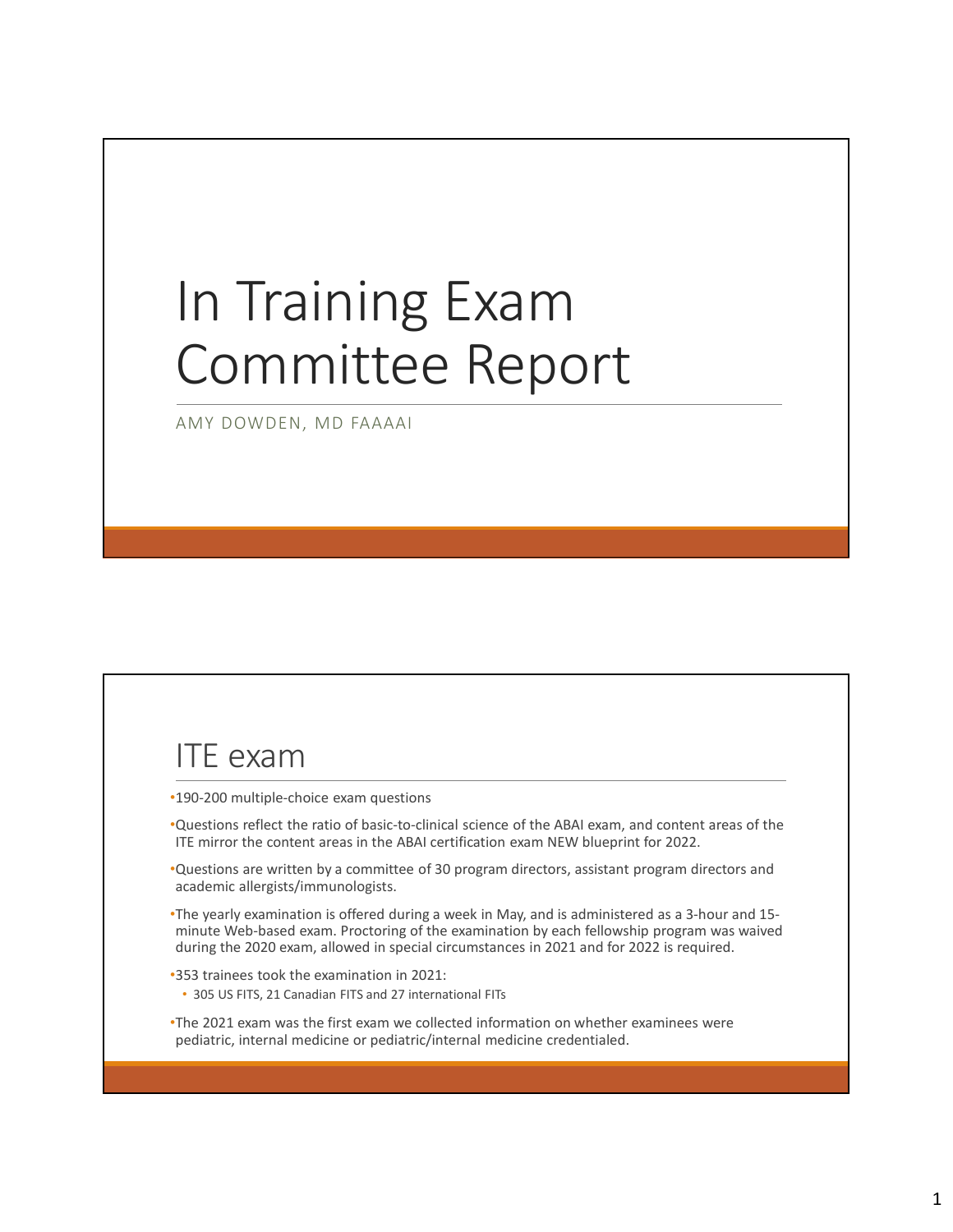### 2022 ITE Development Timeline 2022 ITE Development Timeline<br>
September 2021<br>Committee conference call; question writing begins<br>
December 2021<br>
Team conference calls to review and edit team questions<br>
<u>January 2022</u><br>
Marril 2022<br>
Team leader meeting (vi 2022 ITE Development Timeline<br>
September 2021<br>Committee conference call; question writing begins<br>
Described 2021<br>
Described 2021<br>
Described 2021<br>
Te meeting (virtual) – comprehensive question review and selection<br>
Mary 202 2022 ITE Development<br>
September 2021<br>
September 2021<br>
Committee conference call; question writing begins<br>
December 2021<br>
December 2022<br>
Internating (virtual) – comprehensive question review and selection<br>
March 2022<br>
The m

September 2021 Committee conference call; question writing begins

December 2021 Team conference calls to review and edit team questions

 $\frac{1}{1}$   $\frac{1}{2}$  2022<br>ITE meeting (virtual) – comprehensive question review and selection

March 2022 Team leader meeting (virtual) to finalize 2022 exam

April 2022 ITE committee members Beta Test the exam<br>April 4-15 - PDs register fellows-in-training for the exam

May 2022<br>May 2-13 - In-Training Exam

June 2022 PDs receive performance reports by June 10th for their fellows-in-training

#### 2022 ITE Committee Members

Alan P. Baptist, MD MPH FAAAAI Sean P. Brady, MD Joao Pedro Matias Lopes, MD Jason Caldwell, DO FAAAAI Lauren Fine, MD FAAAAI J. Andrew Grant, MD FAAAAI Justin C. Greiwe, MD FAAAAI Vivian P. Hernandez-Trujillo, MD FAAAAI Christina G. Kwong, MD FAAAAI Monica G. Lawrence, MD FAAAAI Gerald B. Lee, MD FAAAAI\*

 $\begin{tabular}{ c | c | c | c} \multicolumn{1}{c}{\textbf{2O22} & \textbf{ITE} & \textbf{Committede} & \textbf{Memb} & \textbf{PFS} \\\hline \textbf{Chair-Amy Dowden, MD FAAAAI} & \textbf{Vice Chair}-Christopher Chan \\\hline \textbf{Man P. Baptist, MD MPH FAAAAI} & \textbf{Heather K. Lehman, MD FAAAAI} & \textbf{Kathlen W} \\\hline \textbf{Sen P. Bady, MD} & \textbf{Joo FAAAAI} & \textbf{Mandakolahtur R. Murali, MD*} & \textbf{Stephanie} \\\hline \textbf{Iason Caldwell,$  $2022$  ITE Committee Members (Members chair – Christopher Chair – Christopher Chair – Christopher Chair – Christopher Chair – Christopher Chair – Christopher Chair – Christopher Chair – Christopher Chair – Christopher Cha Heather K. Lehman, MD FAAAAI\* Joao Pedro Matias Lopes, MD Stephanie Ward, MD, FAAAAI Mandakolathur R. Murali, MD\* Iris M. Otani, MD FAAAAI Milind V. Pansare, MD FAAAAI\* Brooke I. Polk, MD FAAAAI Pavadee Poowuttikul, MD FAAAAI Benjamin T. Prince, MD MCSI FAAAAI Ashwini Reddy, MD FAAAAI Elizabeth A. Secord, MD FAAAAI\* Kristin C. Sokol, MD MS MPH FAAAAI Panida Sriaroon, MD FAAAAI Girish V. Vitalpur, MD FAAAAI Miladoza<br>
Chammer members Beta Test the example of the example of the example of the chair – Amy Dowden, MD FAAAAI<br>
May 2022<br>
The Communication of the state of the Memorial of the example of the state of the state of the s

Kathleen Wang, MD

\* Team/Section leaders

Outgoing Committee Members: Mike Tankersley, MD MBA, FAAAAI David Khan MD FAAAAI

AAAAI Staff Liaison Mari Durán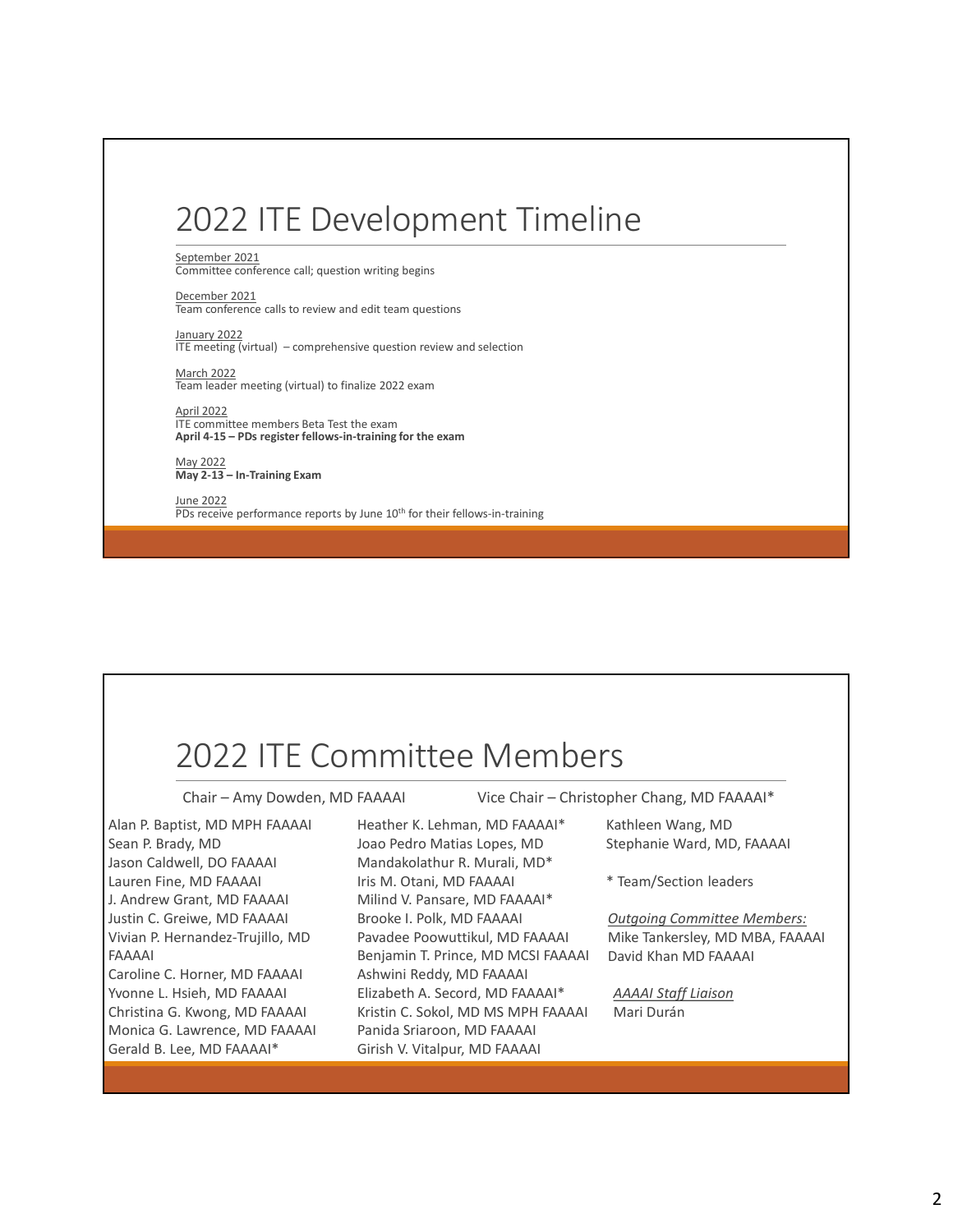Core Curriculum, Education and Residency Review Subcommittee Report

### 1110 Developing and Maintaining Excelling in Allergy/Immunology Fellowship (Boot Camp) 1110 Developing and Maintaining Excelling in<br>Allergy/Immunology Fellowship (Boot Camp)<br>"ACGME Requirements update for 2022 (virtual): Joseph Yusin, MD FAAAAI<br>"Yirtual Fellowship Interviewing: Tips for Effective Interviews: **1110** Developing and Maintaining Excelling in<br>Allergy/Immunology Fellowship (Boot Camp)<br>•ACGME Requirements update for 2022 (virtual): Joseph Yusin, MD FAAAAI<br>•How to Conduct an Efficient New Fellow Orientation: David Hon 1110 Developing and Maintaining Excelling in<br>Allergy/Immunology Fellowship (Boot Camp)<br>
•ACGME Requirements Update for 2022 (virtual): Joseph Yusin, MD FAAAAI<br>
•Virtual Fellowship Interviewing: Tips for Effective Interview

•ACGME Requirements Update for 2022 (virtual): Joseph Yusin, MD FAAAAI

- and Internet Materials: Paul Dowling, MD FAAAAI
- 
- 

•https://education.aaaai.org/tpdtoolbox/group/program-directors-assembly-toolbox